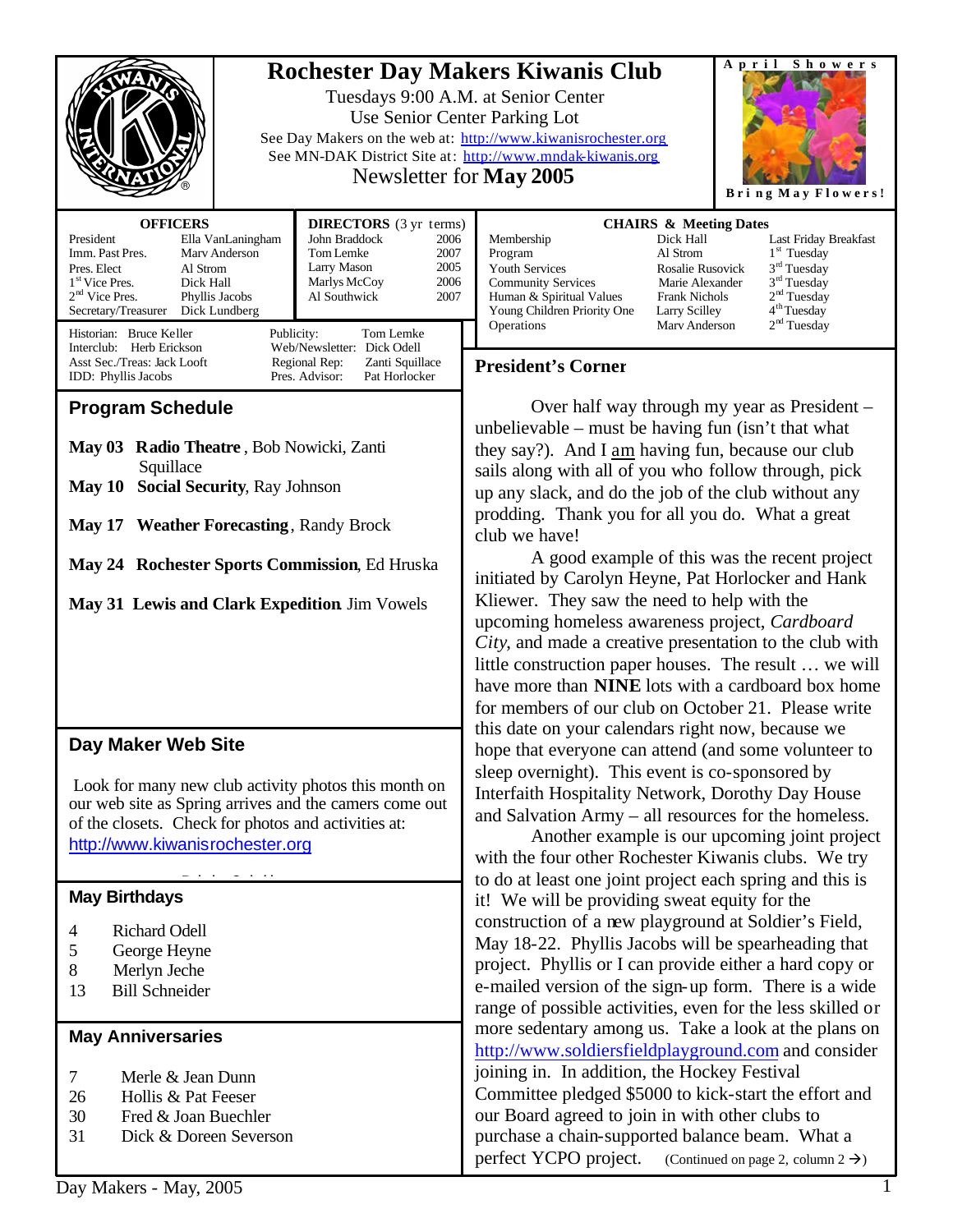| Secretary/Treasurers Report - March '05                                                                                                                                                                                                                                                                                        | <b>Community Service-</b> The Feeding the Children project in<br>Stewartville went well, however they had 100 fewer                                                                                                                                                                                                                                                                 |
|--------------------------------------------------------------------------------------------------------------------------------------------------------------------------------------------------------------------------------------------------------------------------------------------------------------------------------|-------------------------------------------------------------------------------------------------------------------------------------------------------------------------------------------------------------------------------------------------------------------------------------------------------------------------------------------------------------------------------------|
| Bank Balance 3/31/05:<br>\$15,029.35<br>\$12,677.09<br><b>Administrative Account:</b>                                                                                                                                                                                                                                          | volunteers than last year. Seventeen Day Makers<br>participated.                                                                                                                                                                                                                                                                                                                    |
| Service Account:<br>638.80<br>\$<br>\$<br>1,552.04<br>Hockey/YCPO:<br>\$<br>161.42<br><b>Bike Repair:</b>                                                                                                                                                                                                                      | Human & Spiritual Values - There was a good response<br>from club members to the books for women in prison<br>project. It may be repeated in future months.                                                                                                                                                                                                                         |
| Day Makers on leave: David Truxal                                                                                                                                                                                                                                                                                              | YCPO- Family Fun Night for CCR&R will be April 26 <sup>th</sup> .<br>Parent/Child fair at Rochester Fest will be June 22 <sup>nd</sup> .                                                                                                                                                                                                                                            |
| March Service Hour Statistics: 1,031 hours by 54<br>members, 68% Participation.                                                                                                                                                                                                                                                | Youth Services- Century HS Scholarship applications are                                                                                                                                                                                                                                                                                                                             |
| <b>April 8, 2005 Board Meeting Highlights:</b>                                                                                                                                                                                                                                                                                 | being reviewed, and a candidate will be selected by early<br>May. Volunteering at John Marshall is "iffy".                                                                                                                                                                                                                                                                          |
| The board approved that our 2005 Kiwanis<br>International Convention delegates be Ella<br>VanLaningham and Al Southwick, and alternates be                                                                                                                                                                                     | <b>IDD</b> -Two salt cans are out at local businesses.                                                                                                                                                                                                                                                                                                                              |
| Ron King, and Sara King.                                                                                                                                                                                                                                                                                                       | <b>April1 19, 2005 Special Board Meeting Highlights:</b>                                                                                                                                                                                                                                                                                                                            |
| The New Sudan-American Hope project was<br>discussed. No action was taken.                                                                                                                                                                                                                                                     | It was decided by the Rochester Kiwanis Club presidents<br>that our Kiwanis Day of Caring project this year would be<br>the Soldiers Field Playground project, and not the                                                                                                                                                                                                          |
| At the May board meeting, it will be decided how the<br>budgeted allocation for the International Convention<br>will be divided between the two delegates and two<br>alternates.                                                                                                                                               | Cardboard City project. As a group, we would contribute<br>\$500.00 for a balance beam. A plaque would be attached<br>for recognition. The board approved making a donation of<br>approximately \$165.00, based on our proportion of<br>membership, to purchase a balance beam for the Soldiers                                                                                     |
| The cardboard city homeless awareness project was<br>discussed. Ella will discuss with other Rochester<br>presidents whether to participate together. The board                                                                                                                                                                | Field Playground Project, contingent on the other four<br>Rochester Kiwanis clubs participation.                                                                                                                                                                                                                                                                                    |
| approved participation in the Cardboard City Project<br>with a contribution proportional to club membership, if<br>the other clubs are interested.                                                                                                                                                                             | Richard Lundberg, Secretary/Treasurer<br><b>President's Corners:</b> (Cont from page 1)                                                                                                                                                                                                                                                                                             |
| Participation in the designated scholarship program of                                                                                                                                                                                                                                                                         |                                                                                                                                                                                                                                                                                                                                                                                     |
| the Minnesota-Dakotas Educational Foundation was<br>discussed. It would involve a \$15,000 donation from<br>our club to the foundation over a five year period.<br>Then a scholarship would be awarded, from the<br>foundation, each year to a student at a high school of<br>our choice. This will be discussed again in May. | Attendance at the special weekend for the<br>International President's visit on April 8-9 met<br>expectations and showed off what our Region 7 can do. In<br>addition, Herb Erickson as past Lieutenant Governor<br>hosted a subregion meeting on April 19 for clubs he<br>oversees and each club reported on its activities.<br>April was as busy as ever for our own club, and we |
| <b>COMMITTEE REPORTS</b>                                                                                                                                                                                                                                                                                                       | had an awesome 72% of our members involved in at least<br>one service project for a total of 778 service hours. We had                                                                                                                                                                                                                                                              |
| Membership-Ray and Sue Ricketts have resigned due<br>to their out of town commitments. Current<br>membership is 78.                                                                                                                                                                                                            | members helping with Community Food Response, Mayo<br>Volunteer, Rochester Public Library, bike repair, Salvation<br>Army, Channel One, public school, American Cancer<br>Society, Interfaith Hospitality Network, YCPO, Senior                                                                                                                                                     |
| <b>Program-</b> Programs are booked through mid May.<br>President Ella congratulated the committee on the fine<br>programs this year.                                                                                                                                                                                          | Center, Historical Society, Intercultural Mutual Assistance<br>Association, nursing home, United Way, Key Club,<br>Feeding Children International, Meals-on-Wheels,<br>American Red Cross, Saturday Noon Meals, Quarry Hill<br>and RCTC projects. You deserve a gold crown, for sure!                                                                                               |
| <b>Operations -</b> The committee is working on the calendar<br>project. Five of the ads will not be renewed.<br>(next column $\rightarrow$ )                                                                                                                                                                                  | Ella                                                                                                                                                                                                                                                                                                                                                                                |